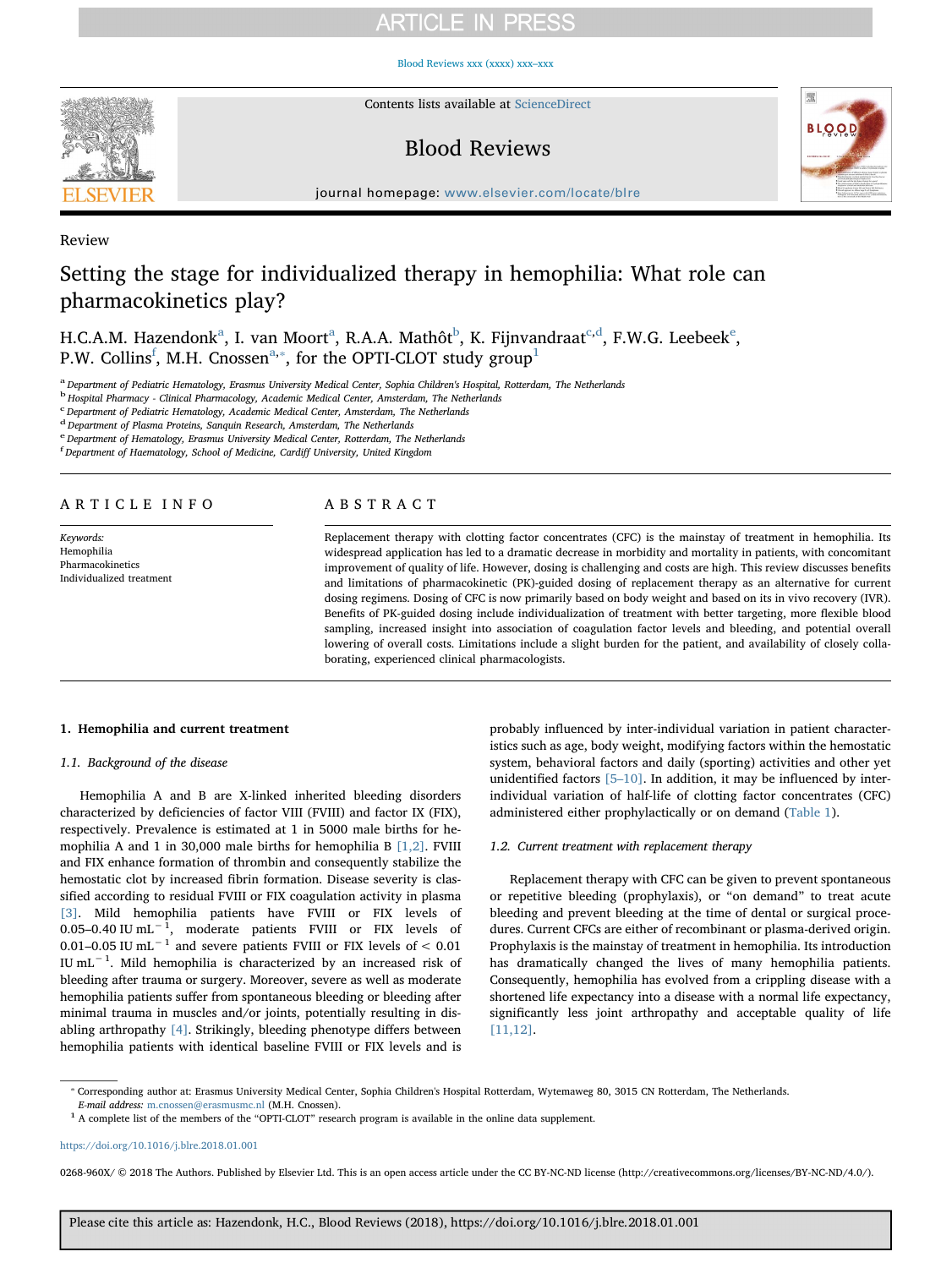#### <span id="page-1-0"></span>Table 1

Factors influencing bleeding phenotype in hemophilia patients.



<span id="page-1-2"></span><sup>a</sup> Influencing factor for hemophilia A patients only.

### 1.2.1. Prophylaxis

Prophylaxis was introduced in 1965 by Ahlberg and is based on the observation that moderate hemophilia patients with FVIII or FIX levels above 0.01 IU mL<sup> $-1$ </sup> have far fewer joint bleeds and less subsequent arthropathy [\[13\].](#page-6-0) Therefore, it was reasoned that joint bleedings could be prevented in severe hemophilia by keeping FVIII and FIX levels above 0.01 IU mL<sup>-1</sup>. To achieve this, CFCs must be regularly infused generally two to four times a week in hemophilia A and one to three times a week in hemophilia B [14–[17\].](#page-6-1) Prophylactic treatment profoundly reduces frequency of bleeding and improves joint status as demonstrated by Manco Johnson et al. in a randomized controlled trial [\[11\]](#page-5-4). Various guidelines for prophylaxis are available of which [Table 2](#page-1-1) shows a selection of those most often applied. The efficacy of prophylaxis in preventing joint bleedings is largely dependent on maintaining minimal FVIII and FIX trough levels of 0.01 IU mL−<sup>1</sup> in the patient. Moreover, time spent below trough levels is associated with number of bleeding events [\[18\]](#page-6-2). However, in standard clinical practice, trough levels are rarely measured and dose and frequency of prophylactic infusions are only adjusted when spontaneous or frequent bleeding occurs.

# 1.2.2. On demand treatment

When patients are treated "on demand" either for acute bleeding or in a dental and/or surgical setting, dosing of CFC is aimed to achieve FVIII and FIX levels above a certain threshold/trough and below a certain maximum to avoid waste of CFC and high costs without clinical effect according to various guidelines ([Table 3](#page-2-0)).

More specifically, when acute bleeding occurs FVIII and FIX peak levels are generally considered particularly important, although they are rarely monitored. Targeted peak levels are dependent on both severity and location of bleeding. In Dutch guidelines [\[14\]](#page-6-1), FVIII or FIX peak levels of 0.30 IU mL $^{-1}$  for minor bleeds, 0.50 IU mL $^{-1}$  for severe bleeds and 1.00 IU mL<sup> $-1$ </sup> for life threatening bleeds are targeted. In severe or life threatening bleeds, it is more important to take trough levels into account. These FVIII and FIX levels are sometimes monitored but often merely estimated, and maintained based on the opinions of the treating physician. In the perioperative setting, mainly trough levels are considered important. Although, at initiation of surgery a specific peak FVIII and FIX range is targeted according to all guidelines. Overall, targeted perioperative FVIII and FIX trough levels depend on the invasiveness of the dental and/or surgical procedure and postoperative day, with e.g. Dutch guidelines prescribing FVIII or FIX trough levels of 0.80–1.00 IU mL $^{-1}$  during the first 24 h after surgery; during the first 24 h after surgery; 0.50–0.80 IU mL<sup> $-1$ </sup> 1 to 5 days (24–120 h) after surgery; and 0.30–0.50 IU mL<sup> $-1$ </sup> > 5 days after surgery ([Table 3](#page-2-0)).

Peak FVIII and FIX levels are estimated based on average in vivo recovery (IVR) of FVIII or FIX concentrates and amounts of CFC (IU) infused per kilogram body weight. This IVR-based dosing originates from studies that show that each infused unit of CFC per kilogram results in a mean increase of 0.02 IU mL<sup>-1</sup> for FVIII and 0.01 IU mL<sup>-1</sup> for FIX [\[9,19\].](#page-5-5) Application of this formula only provides a rough estimate of the maximum plasma concentration of FVIII and FIX after infusion. More explicitly, it does not take the pharmacokinetics (PK) of administered CFC of the individual patient into account, e.g., clearance, volume of distribution, and half-life ([Fig. 1\)](#page-2-1). Application of these PK parameters results in a more precise estimate of peak FVIII and FIX but also enables calculation of FVIII or FIX levels and the formulation of recommendations on frequency and timing of dosing of FVIII and FIX concentrates.

When describing PK of the various CFC in hemophilia, differences

<span id="page-1-1"></span>

| Table 2                                              |  |
|------------------------------------------------------|--|
| Prophylactic dosing regimens for hemophilia A and B. |  |

| Prophylaxis                                                        | Hemophilia A                                           |                               | Hemophilia B                                                           |                               |
|--------------------------------------------------------------------|--------------------------------------------------------|-------------------------------|------------------------------------------------------------------------|-------------------------------|
|                                                                    | Dose (IU $\text{kg}^{-1}$ )                            | Frequency dosing (n/<br>week) | Dose (IU $\text{kg}^{-1}$ )                                            | Frequency dosing (n/<br>week) |
| Utrecht protocol-Dutch (Low dose prophylactic<br>regimen) $[14]$   | $15 - 30$                                              | Three                         | $15 - 30$                                                              | Two                           |
| Malmö protocol – Nordic (High dose prophylactic<br>regimen) $[17]$ | $25 - 40$                                              | Three                         | $25 - 40$                                                              | Two                           |
| UKHCDO [16]<br><b>WFH [15]</b>                                     | $25 - 50$<br>According to Utrecht or Malmö<br>protocol | Four                          | Not provided <sup>a</sup><br>According to Utrecht or Malmö<br>protocol |                               |

<span id="page-1-3"></span><sup>a</sup> Recommendations for patients with hemophilia B are not provided given the paucity of published evidence.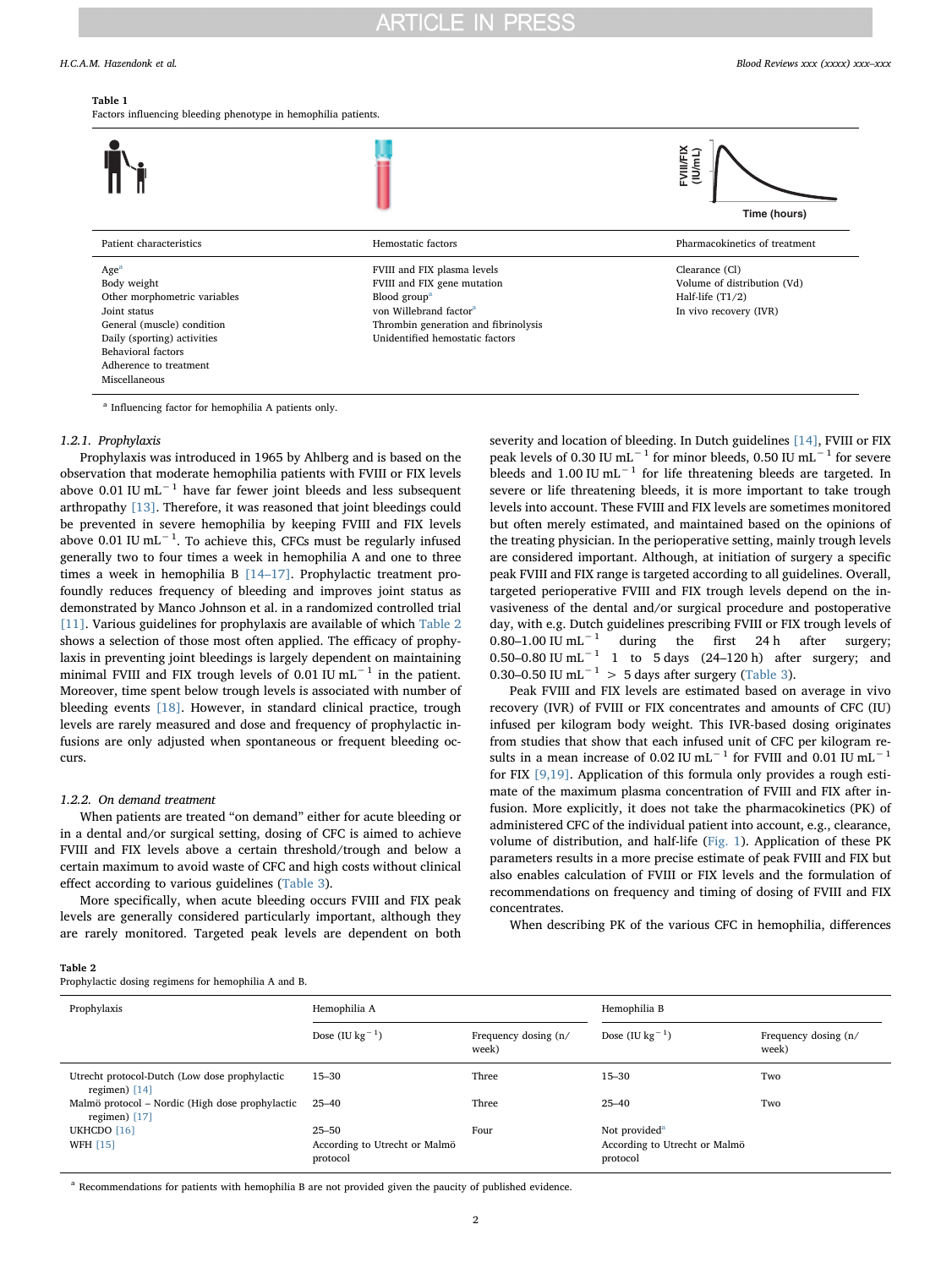#### **PRESS** ARTICI E IN

#### <span id="page-2-0"></span>Table 3

Target ranges with peak and trough FVIII and FIX levels and duration of administration according to a selection of available guidelines.

|                 |                                     | Hemophilia A                               |                            | Hemophilia B                                                      |                            |
|-----------------|-------------------------------------|--------------------------------------------|----------------------------|-------------------------------------------------------------------|----------------------------|
|                 |                                     | Predefined target ranges $(IU \, mL^{-1})$ | Duration (days)            | Predefined target ranges $($ IU mL <sup><math>-1</math></sup> $)$ | Duration (days)            |
| Dutch [14]      | Major surgery                       |                                            |                            |                                                                   |                            |
|                 | Preoperative                        | $0.80 - 1.00$                              |                            | $0.80 - 1.00$                                                     |                            |
|                 | Postoperative                       | $0.80 - 1.00$                              | $\mathbf{1}$               | $0.80 - 1.00$                                                     | $\mathbf{1}$               |
|                 |                                     | $0.50 - 0.80$                              | $2 - 5$                    | $0.50 - 0.80$                                                     | $2 - 5$                    |
|                 |                                     | $0.30 - 0.50$                              | > 6                        | $0.30 - 0.50$                                                     | > 6                        |
|                 | Minor surgery                       |                                            |                            |                                                                   |                            |
|                 | Preoperative                        | $0.80 - 1.00$                              |                            | $0.80 - 1.00$                                                     |                            |
|                 | Postoperative                       | > 0.50                                     | Depending on procedure     | > 0.50                                                            | Depending on procedure     |
| Nordic [17]     | Major surgery                       |                                            |                            |                                                                   |                            |
|                 | Preoperative                        | $0.70 - 1.00$                              |                            | $0.70 - 1.00$                                                     |                            |
|                 | Postoperative                       | $0.60 - 0.80$                              | $1 - 3$                    | $0.60 - 0.80$                                                     | $1 - 3$                    |
|                 |                                     | $0.40 - 0.60$                              | $4 - 6$                    | $0.40 - 0.60$                                                     | $4 - 6$                    |
|                 |                                     | $0.30 - 0.40$                              | $7 - 9$                    | $0.30 - 0.40$                                                     | $7 - 9$                    |
|                 | Minor surgery                       |                                            |                            |                                                                   |                            |
|                 | Preoperative                        | > 0.50                                     |                            | > 0.50                                                            |                            |
|                 | Postoperative                       |                                            | 1-5 depending on procedure |                                                                   | 1-5 depending on procedure |
| <b>WFH [15]</b> | No significant resource constraints |                                            |                            |                                                                   |                            |
|                 | Major surgery                       |                                            |                            |                                                                   |                            |
|                 | Preoperative                        | $0.80 - 1.00$                              |                            | $0.60 - 0.80$                                                     |                            |
|                 | Postoperative                       | $0.60 - 0.80$                              | $1 - 3$                    | $0.40 - 0.60$                                                     | $1 - 3$                    |
|                 |                                     | $0.40 - 0.60$                              | $4 - 6$                    | $0.30 - 0.50$                                                     | $4 - 6$                    |
|                 |                                     | $0.30 - 0.50$                              | $7 - 14$                   | $0.20 - 0.40$                                                     | $7 - 14$                   |
|                 | Minor surgery                       |                                            |                            |                                                                   |                            |
|                 | Preoperative                        | $0.50 - 0.80$                              |                            | $0.50 - 0.80$                                                     |                            |
|                 | Postoperative                       | $0.30 - 0.80$                              | $1 - 5$                    | $0.30 - 0.80$                                                     | $1 - 5$                    |
|                 | Significant resource constraints    |                                            |                            |                                                                   |                            |
|                 | Major surgery                       |                                            |                            |                                                                   |                            |
|                 | Preoperative                        | $0.60 - 0.80$                              |                            | $0.50 - 0.70$                                                     |                            |
|                 | Postoperative                       | $0.30 - 0.40$                              | $1 - 3$                    | $0.30 - 0.40$                                                     | $1 - 3$                    |
|                 |                                     | $0.20 - 0.30$                              | $4 - 6$                    | $0.20 - 0.30$                                                     | $4 - 6$                    |
|                 |                                     | $0.10 - 0.20$                              | $7 - 14$                   | $0.10 - 0.20$                                                     | $7 - 14$                   |
|                 | Minor surgery                       |                                            |                            |                                                                   |                            |
|                 | Preoperative                        | $0.40 - 0.80$                              |                            | $0.40 - 0.80$                                                     |                            |
|                 | Postoperative                       | $0.20 - 0.50$                              | $1 - 5$                    | $0.20 - 0.50$                                                     | $1 - 5$                    |

<span id="page-2-1"></span>

Fig. 1. Description of pharmacokinetic (PK) parameters using non-compartimental principles. After bolus infusion of clotting factor concentrate, FVIII or FIX plasma levels increase until the maximum concentration is reached (Cmax). The in vivo recovery (IVR) is calculated by body weight (BW) (kilograms) x observed increase in FVIII/FIX plasma levels divided by the dose. Half-life is derived from the clearance (Cl) and volume of distribution (Vd) and is defined as the time required for the concentration to halve. Finally, area under de curve (AUC) is the integral of the concentration-time curve.

are apparent between products. In both recombinant and plasma-derived FVIII concentrates, average half-life is estimated at 10.4 h [95% CI 7.5–16.5] in adults and 9.4 h [95%CI 7.4–13.1] in children [\[20\]](#page-6-6). This lower half-life in children can be explained by a higher clearance of FVIII in childhood probably due to the fact that VWF levels increase with age [\[21\].](#page-6-7) Contrastingly, no relationship between age and terminal half-life is observed for FIX concentrates [\[22\].](#page-6-8) Differences in PK of current FVIII and FIX concentrates are also significant. FVIII clearance is lower than FIX clearance  $(2.4-3.4 \text{ mL h}^{-1} \text{ kg}^{-1}$  versus 3.8–8.4 mL  $h^{-1}$  kg<sup>-1</sup>) [\[23\]](#page-6-9), due to the binding of FVIII to its carrier

protein VWF which protects FVIII from proteolytic degradation [\[24,25\].](#page-6-10)

Although, FVIII has a lower clearance in comparison to FIX, FIX has a much larger volume of distribution (Vd). This larger volume of distribution of FIX is due to FIX binding to the vascular endothelium and diffusion into interstitial fluid on account of its lower molecular weight when compared to FVIII (FIX: 57 kDa; FVIII: 280 kDa) [\[26,27\].](#page-6-11) This results in a longer half-life for FIX compared to FVIII (18–34 h and 11–16 h, respectively) as half-life is calculated roughly by  $t1/2 =$ (0.693 ∗ Volume of distribution (Vd))/clearance (CL) [\[23\].](#page-6-9)

#### 1.2.3. Limitations of current treatment guidelines

Underlying the presently used dosing calculations is the assumption that all patients demonstrate similar PK of administered CFCs. However unfortunately, this is not the case. Bjorkman et al. were the first to report the significant inter-individual variations in PK after the administration of a standard bolus of FVIII or FIX concentrate in a large population. Significant differences were observed with regard to in vivo recovery (IVR), clearance and half-life with FVIII half-life varying from 6 to 25 h and FIX half-life from 25 to 56 h between individuals [\[8,20,28,29\]](#page-5-6). Collins et al. showed that the efficacy of prophylactic treatment is based on time spent above certain FVIII trough levels [\[30\]](#page-6-12) and that therefore half-life and frequency of CFC dosing is more important than IVR of CFCs. Despite these findings, current treatment guidelines for replacement therapy are still based on IVR-based dosing regimens, which do not take the inter-individual variation of pharmacokinetics of CFCs into account.

Furthermore, as is observed in the general population, obesity also increasingly occurs in hemophilia patients [\[31\].](#page-6-13) This will result in in higher FVIII and FIX consumption if prophylactic and on demand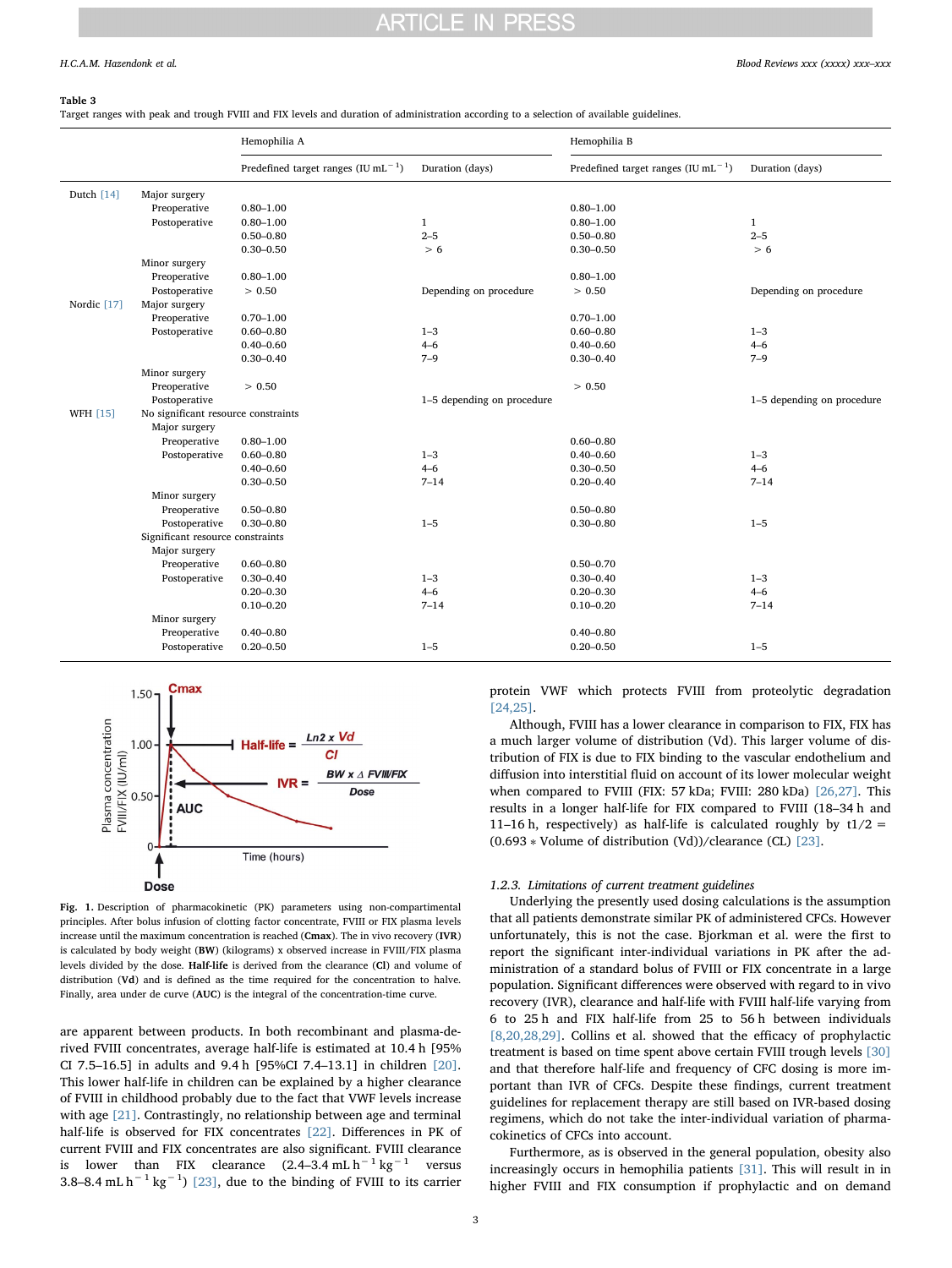treatment is persistently based on body weight and IVR-based dosing regimens. Importantly, increasing body weight is not linearly associated with increasing volume of distribution as assumed by IVR-based dosing regimens [\[32\]](#page-6-14). Therefore, these higher costs of treatment may not be necessary to safeguard hemostasis. Obviously, current global constraints of health care budgets, obligates hemophilia communities worldwide to generate dosing algorithms in hemophilia with optimal results for patients and minimal costs for society.

Moreover in the perioperative setting, we recently demonstrated that current dosing leads to significantly lower and higher FVIII and FIX levels than targeted in hemophilia A and B [\[33\]](#page-6-15), (Hazendonk et al. in preparation). In moderate and severe hemophilia A patients, a large proportion of trough and steady state FVIII levels were found to be below or above predefined target ranges. Specifically, 45% of FVIII measurements were below the FVIII target range within first 24 h after surgery and 75% above the target range during hospitalization more than six days after surgery [\[33\].](#page-6-15) Potentially, more optimal maintenance of perioperative target ranges could result in a reduction of 44% of CFC consumption, when ignoring logistical aspects of care [\[33\].](#page-6-15) In a recent retrospective study on perioperative management in moderate and severe hemophilia B patients, 60% of FIX measurements were below target and 59% FIX levels above target during hospitalization more than six days after surgery (Hazendonk et al. in preparation). Although the terminology of under- and overdosing suggests putting the patient at risk which is not the case as perioperative complications were minimal, these data do underline the limitations of current dosing algorithms primarily based on body weight using IVR-based dosing, as well as potential cost-effectiveness of alternative algorithms.

# 2. Pharmacokinetic (PK)-guided dosing in hemophilia

# 2.1. Principles of PK-guided dosing

To address inter-individual differences in PK of CFC and to employ more effective dosing, PK-guided dosing is a potential strategy. PKguided dose-calculations are based on individual PK parameters in relationship to the population PK model and obtained by Bayesian analysis using statistical software (NONMEM®). In a population PK model for CFC, relationships between dose and achieved FVIII or FIX levels are described by PK parameters of all individuals in the population under review. This makes it possible to describe both inter-individual and intra-individual variability within this population dataset. In general, an important condition for implementing PK-guided dosing, is that intra-individual variability is smaller than inter-individual variability. Identified covariates explaining variability can be used to further improve constructed models, while unknown factors are labeled as residual errors. The principal strength of PK-guided dosing is that a population PK model not only represents identified covariates influencing PK parameters, but also takes the unknown modifiers of PK into account as they are described by the population data included in the model.

Importantly, Bayesian adaptive dosing is only possible when population PK models are representative of the individual patient and her or his specific clinical setting. Constructed models should therefore comprise a wide variation in patient-related (age, body weight, endogenous baseline FVIII/FIX, blood group) and circumstance-related factors (prophylaxis, on demand dosing during hemostatic challenges such as acute bleeding and surgery). For example, the recently published perioperative FVIII population PK model showed a significantly larger peripheral volume of distribution in comparison to the prophylactic PK model by Bjorkman et al. (1180 mL/68 kg versus 240 mL/ 68 kg) [\[8,34\].](#page-5-6) Further, to optimize current population models it is important to include often underrepresented patient populations, such as children and overweight/obese patients since PK parameters in these populations may differ significantly.

# H.C.A.M. Hazendonk et al. *Blood Reviews xxx (xxxx) xxx–xxx*

#### <span id="page-3-0"></span>Table 4





The upper panel shows a graphic example of a Factor VIII (FVIII) concentrate PK profile. A FVIII concentrate bolus is administrated followed by FVIII measurements (red points). Using a population PK model, FVIII plasma levels (red line) are calculated using individual PK parameter estimates derived from Bayesian analysis. To estimate FIX PK, similar principles are applied, although FIX blood sampling occurs at different longer time points as FIX concentrate half-life is longer.

### 2.2. Construction of individual PK profiles and population PK models

Extensive work performed by Bjorkman et al. has made PK-guided prophylactic dosing with limited blood sampling in hemophilia possible [\[35\]](#page-6-16). Prior to the construction of these population PK models, individual PK curves were constructed through extensive blood sampling (> 10 samples), with an obligatory wash-out period, leaving the patient at potential risk of bleeding. Currently, individual PK profiles for FVIII and FIX can fortunately be constructed with limited blood sampling and without a wash out period [\(Table 4](#page-3-0)) [35–[37\]](#page-6-16). Different PK sampling models exist for rFIX and pdFIX, as it was already previously shown, that the PK of these two products differ [\[9\]](#page-5-5). Using Bayesian analysis and a representative population PK model, individual PK estimates can be iteratively updated, providing prophylactic dosing advice and prediction of achieved FVIII and FIX levels [\[38\]](#page-6-17).

Perioperatively, several research groups have estimated preoperative loading doses of FVIII and FIX after constructing individual PK profiles [39-[43\]](#page-6-18). However, until recently it was not possible to iteratively dose patients in the perioperative setting owing to the lack of population PK models for this specific setting. Construction of perioperative PK population models for both moderate and severe hemophilia A [\[34\]](#page-6-19) and B, mild hemophilia A [\[44\]](#page-6-20) and in the near future for von Willebrand disease [\[45\]](#page-6-21) will eventually make this possible for several bleeding disorders.

The most important covariate in FVIII population PK models for hemophilia A patients, will most likely be von Willebrand factor (VWF) as patients with blood group O have 25% lower VWF levels. This is supported by findings that blood group O versus non-O is a significant covariate of clearance in the perioperative setting, with 26% higher clearance rates for patients with blood group O [\[45\].](#page-6-21) Furthermore, it was also shown by Kepa et al. that blood group was associated with FVIII half-life [\[46\]](#page-6-22). However, this effect of blood group O was not previously observed in a steady state prophylactic setting [\[47\]](#page-6-23) and therefore not considered to be a covariate in available prophylactic population PK models. Most likely, this difference can be explained by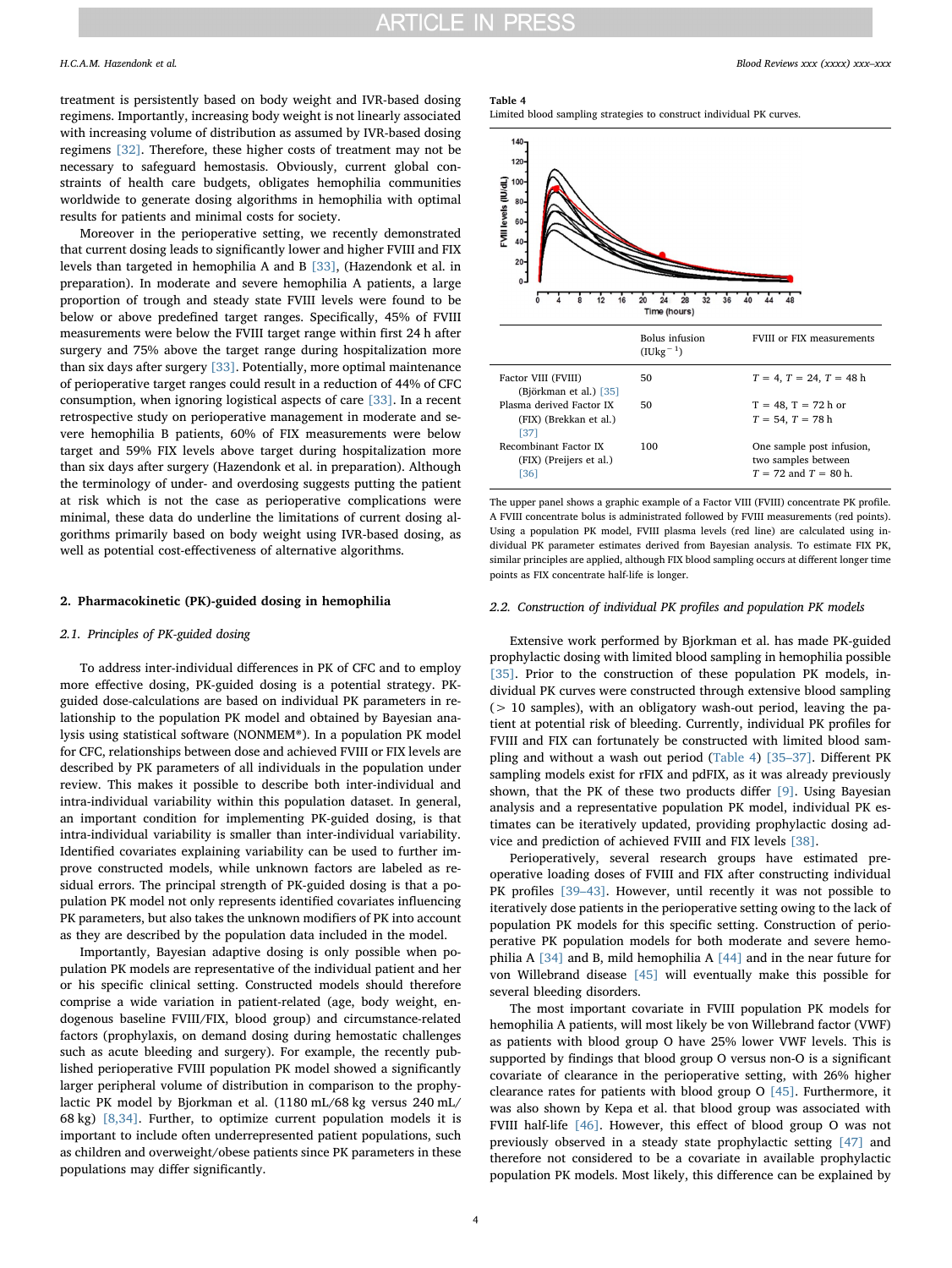an increase of VWF due to inflicted endothelial damage and its role in the acute phase reaction after surgery [\[48\].](#page-6-26)

Pharmacogenomics may also play an important role in the PK of coagulation factor concentrates. Many genes are known to modify the hemostatic system and the clearance of coagulation factors. As VWF serves as carrier protein for FVIII, mutations in the binding site of VWF to FVIII can result in lower levels of FVIII, also known as von Willebrand disease type 2N. In addition, the R1205H mutation in the D3 domain of VWF, also known as VWD Vicenza, results in reduced plasma VWF levels with ultra-large VWF multimers and therefore leading to an accelerated clearance of both VWF and FVIII [\[49\].](#page-6-27) Although, not only mutations in the VWF gene influence FVIII levels as ABO blood group has also a strong relation with FVIII levels. Blood group O is associated with lower FVIII levels compared to other blood types even when adjusted for VWF antigen [\[44\].](#page-6-20) In addition, the CHARGE has consortium reported multiple genetic loci in clearance receptors of VWF and/or FVIII which were associated with FVIII levels, for example STXBP5 and SCARA5[\[50\]](#page-6-28). Furthermore, polymorphisms in one of the clearance receptors of FVIII/VWF, LRP1 gene, are also associated with both FVIII and VWF plasma levels [\[51\].](#page-6-29)

# 2.3. Benefits of PK-guided treatment

As early as 1997, Carlsson et al. showed benefits of a PK-guided dosing approach for prophylaxis [\[7\].](#page-5-7) This small study was designed as a randomized cross-over study comparing PK-guided dosing of prophylaxis with standard prophylactic dosing in 14 individuals during a period of two times six months. Strikingly, a reduction of CFC administration of 30% was achieved. The number of reported bleedings was similar in both treatment arms [\[7\].](#page-5-7) Such a reduction can have a significant financial impact, since annual costs for replacement therapy in the Netherlands amount to  $> 126$  million euros [\[52\].](#page-6-30) Before drawing conclusions, however, it is important to prospectively evaluate these outcomes of PK-guided dosing in adequately designed and powered studies [\[53\]](#page-6-31). Currently, a randomized controlled trial comparing PKguided perioperative treatment of CFC in moderate and severe hemophilia A patients is in place to analyze the amount of CFC administered, time spent to achieve targeted FVIII levels, as well as staff investment and costs, all in accordance with the economic health principles established by Hakkaart-van Rooijen [\[53,54\].](#page-6-31) This study may result in clear conclusions regarding the cost effectiveness of PK-guided dosing.

Another benefit of PK-guided dosing is that both prophylactic and "on demand" dosing will be based on actual FVIII and FIX trough and peak levels or FVIII and FIX levels predicted by population PK models, instead of current FVIII and FIX estimates based on IVR-based dosing. Furthermore, FVIII and FIX sampling can be made flexible and not necessarily fixed at certain time points before or after infusion, once models are in place. Moreover, PK-guidance will optimize dosing as knowledge will increase with regard to the relationship between FVIII and FIX levels and bleeding in individual patients and patient groups. In addition, an increase in dosing will not only depend on actual bleeding and a reduction of dosing can be considered by the treating professional in consultation with patients and parents. Importantly, the dose and frequency of CFC of patients on prophylaxis should only be reduced if clinically justified and impact should be monitored with regard to bleeding events, bleeding pattern and joint status ([Table 5](#page-5-8)).

Over time, more exact targeting of FVIII and FIX levels may also lead to reliably lowering of target levels of treatment. Especially in hemophilia B, studies and clinical experience suggest that lower target levels may be acceptable [\[15,55\].](#page-6-5) In a recent retrospective study on perioperative management in moderate and severe hemophilia B patients, 60% of FIX measurements were below target, without clinical relevant bleeding and independent of the severity of surgical procedures (Hazendonk et al. in preparation). Srivastava et al. showed that lower trough FVIII (0.20–0.40 IU mL $^{-1}$ ) and FIX (0.15–0.30 IU mL $^{-1})$ levels 0–72 h after surgery were not accompanied by bleeding complications since only one patient experienced bleeding due to a lack of surgical hemostasis [\[55\]](#page-6-32). Furthermore, International WFH guidelines for perioperative treatment in hemophilia A and B patients recommend FIX levels 0.20 IU mL−<sup>1</sup> lower than FVIII levels [\(Table 3](#page-2-0)) [\[15\]](#page-6-5). In countries with significant financial constraints, even lower FIX target ranges are suggested [\[15\]](#page-6-5). Interestingly, various European guidelines do not differ regarding perioperative target ranges for hemophilia A and B [\[14,17,56\]](#page-6-1) as reported in a survey by the European Therapy Standardization Board in 2009 [\[57\]](#page-6-33).

PK-guided dosing will also facilitate individualization of dosing according to individual lifestyle and activities, therefore achieving true personalization of treatment. When targeting weekly FVIII and FIX levels, personal activities and preferences should be taken into account, as bleeding risk is closely related to these factors [58–[60\]](#page-6-34). Moreover, non-adherence should be discussed as implementation of minimal dosing schemes may lead to an increased risk of bleeding [\[61](#page-6-35)–63]. Patients and families should be aware of time points when factor concentrate levels are low or high and consider additional dosing when bleeding risk is significant.

All benefits of PK-guided dosing are also applicable with regard to upcoming enhanced half-life (EHL) products. Moreover, costs of treatment will directly depend on the dose and frequency of treatment and therefore on individual PK and population PK parameters. Furthermore, the ongoing discussion of the association of trough levels and the role of peak levels with regard to bleeding will be made more transparent. This is especially relevant in EHL products as higher troughs will be possible and treatment peaks will be less frequent [\[64\]](#page-6-36).

# 2.4. Limitations of PK-guided treatment

Important limitations with regard to PK-guided dosing include the requirement of close collaboration with a clinical pharmacologist with expertise in PK modeling. Furthermore, time investments by patients, parents and medical professionals may be substantial as individual PK profiles must be performed regularly (every three to four years depending on patient characteristics) and perioperative PK-guided iterative dosing requires daily dosing recommendations. Solutions to overcome these limitations are the availability of web portal-based consultancies for PK-guided dosing advice, as established by Iorio [\[21\]](#page-6-7), for instance, and as developed by a pharmaceutical company for the prophylactic setting [\[65\].](#page-6-37) Both initiatives to implement a closer collaboration and to educate both professionals and patients are valuable for future patient care. Transparency and reliability of the data used to construct underlying population models are of course of crucial importance in such settings.

# 3. Future role for PK-guided dosing of factor concentrates in hemophilia care and research perspective

Replacement therapy has led to the high standard of hemophilia care in high-income countries. However, recent studies show that treatment is suboptimal; although bleeding is rare, both under- and overdosing of CFC occur. We believe that PK-guided dosing as the alternative to body weight and IVR-based dosing, will play an important role in further individualization of therapy. We have summarized the anticipated improvements in [Table 5.](#page-5-8)

Future research should include studies prospectively validating constructed population PK models but also combining PK with pharmacodynamic data (e.g. bleeding events, global hemostatic test results) and simulations to determine minimal FVIII and FIX levels required for adequate hemostasis in the individual patient and in populations. These data may subsequently support studies aiming at lower target levels in specific bleeding disorders.

There are no suggestions that implementation of PK-guided dosing will lead to an increased risk of inhibitor development. It is well-known that risk factors of development are peak treatment moments in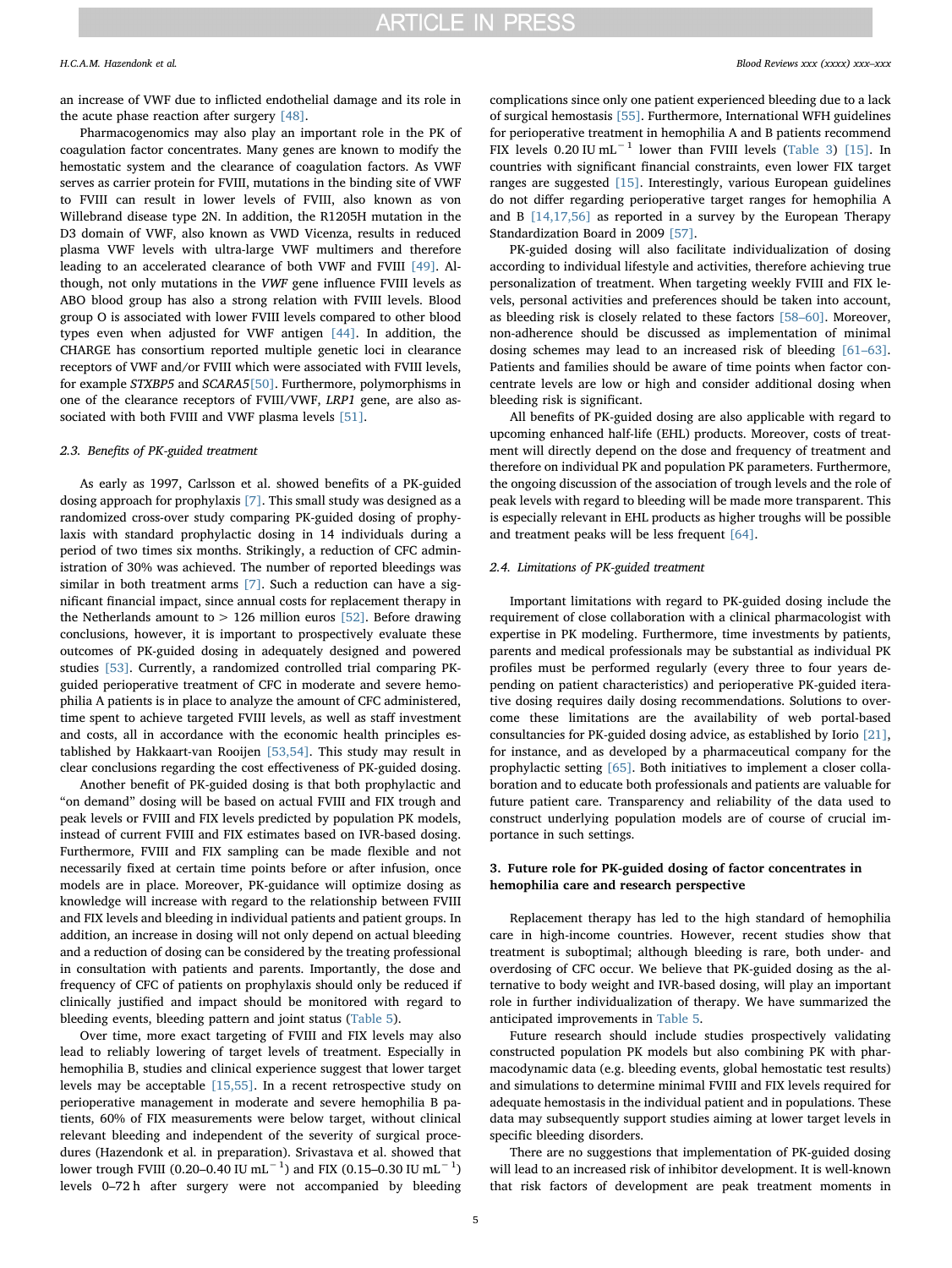# **ARTICLE IN PRESS**

#### <span id="page-5-8"></span>Table 5

Benefits and limitations of PK-guided dosing based on population PK models as alternative for body weight and IVR-based dosing regimens.

| Advantages                                                                                                                                                                                                               | Conditions and remarks                                                                                                                                                                                                                   |
|--------------------------------------------------------------------------------------------------------------------------------------------------------------------------------------------------------------------------|------------------------------------------------------------------------------------------------------------------------------------------------------------------------------------------------------------------------------------------|
| 1. Better targeting of FVIII and FIX levels with minimal burden to patients.                                                                                                                                             | Although limited blood sampling decreases frequency of blood sampling, two/three samples<br>for individual PK profile are still obligatory.<br>Population PK models should however be representative of population and specific setting. |
| 2. More flexible blood sampling                                                                                                                                                                                          | Once PK-guided dosing is in place.                                                                                                                                                                                                       |
| 3. Insight into association of FVIII and FIX trough and peak levels and bleeding<br>Future possibilities to construct both PK and pharmacodynamic (PD) models<br>and to further understand pathophysiology of hemostasis | Further development of global hemostatic assays measuring hemostatic potential also<br>essential.                                                                                                                                        |
| 4. Possibility to potentially lower FVIII and FIX target values, due to more<br>reliable targeting                                                                                                                       | Intensive collaboration between experienced clinical pharmacologist and (pediatric)<br>hematologist necessary. Realization of risks and intensive monitoring of clinical impact of<br>lowering of FVIII and FIX levels obligatory.       |
| 5. Facilitation of actual personalization of treatment according to lifestyle                                                                                                                                            | Continuous adaptation of dosing regimen according to lifestyle also necessary. Individual PK<br>profiles must be potentially repeated every 3–4 years. Adherence must be discussed.                                                      |
| 6. Potential reduction of overall treatment costs                                                                                                                                                                        | Prospective studies to evaluate actual impact on costs are obligatory.                                                                                                                                                                   |
| 7. Further enrichment of population PK models                                                                                                                                                                            | Intensive collaboration between experienced clinical pharmacologist and (pediatric)<br>hematologist necessary.                                                                                                                           |

younger children, which is often the case in the perioperative period. Use of PK-guided dosing may be able to prevent extreme peaks. However, future studies will be needed to prove such a hypothesis.

## 4. Conclusion

We believe that PK-guided dosing deserves attention as a means of ensuring the individualization of treatment in hemophilia since benefits are significant and limitations can be overcome. The burden for patients and parents appears to be minimal. Accordingly, we call on patients, medical professionals, clinical pharmacologists, hemostatic laboratories and pharmaceutical companies to join hands in applying this approach for all CFCs, in hemophilia and other bleeding disorders requiring CFC replacement therapy.

### Practice points

- Replacement therapy with clotting factor concentrates (CFC) is the mainstay of treatment in hemophilia.
- However, dosing is challenging and costs are high.
- Current dosing is based on body weight and in vivo recovery (IVR) of CFC.
- PK-guided dosing will enable individualization of treatment with better targeting of coagulation factor levels.

### Research agenda

- Prospective studies are warranted validating constructed population PK models
- Future studies combining PK with pharmacodynamic data (e.g. bleeding events, global hemostatic test results)
- Simulation analyses to objectify minimal FVIII and FIX levels required for adequate hemostasis in individual patients and specific patient populations.

### Disclosure of conflicts of interest

All authors have completed the Competing Interest form and have no financial or personal relationships that could inappropriately influence the study. FL has received unrestricted research grants from CSL Behring and Baxter and is a consultant for uniQure. MC has received unrestricted research/educational funding for various projects and other "OPTI-CLOT" projects as well as travel funding from the following companies: Pfizer, Baxter, Bayer Schering Pharma, Novo Nordisk Novartis and CSL Behring. PC has received educational funding, research support and consultant fees from Baxter, CSL Behring NovoNordisk and Sobi. Other authors declare no competing financial interests.

# Acknowledgments

This study is part of the research program of the international multicenter consortium "OPTI-CLOT" (Patient tailOred PharmacokineTIc-guided dosing of CLOTting factor concentrate in bleeding disorders), which aims to implement PK-guided dosing of clotting factor replacement therapy by initiating studies which emphasize the impact of PK-guided dosing, by constructing prophylactic and on demand population PK models, and by evaluating the cost-effectiveness of a PK-guided approach. A complete list of the members of the "OPTI-CLOT" research program is available in the online data supplement.

# Appendix A. Supplementary data

Supplementary data to this article can be found online at [https://](https://doi.org/10.1016/j.blre.2018.01.001) [doi.org/10.1016/j.blre.2018.01.001](https://doi.org/10.1016/j.blre.2018.01.001).

### References

- <span id="page-5-0"></span>[1] [Mannucci PM, Tuddenham EG. The hemophilias](http://refhub.elsevier.com/S0268-960X(16)30104-7/rf0005)—from royal genes to gene therapy. [N Engl J Med 2001;344:1773](http://refhub.elsevier.com/S0268-960X(16)30104-7/rf0005)–9.
- [2] [Rosendaal FR, Briet E. The increasing prevalence of haemophilia. Thromb Haemost](http://refhub.elsevier.com/S0268-960X(16)30104-7/rf0010) [1990;63:145.](http://refhub.elsevier.com/S0268-960X(16)30104-7/rf0010)
- <span id="page-5-1"></span>[3] [White 2nd GC, Rosendaal F, Aledort LM, Lusher JM, Rothschild C, Ingerslev J, et al.](http://refhub.elsevier.com/S0268-960X(16)30104-7/rf0015) Defi[nitions in hemophilia. Recommendation of the scienti](http://refhub.elsevier.com/S0268-960X(16)30104-7/rf0015)fic subcommittee on factor VIII and factor IX of the scientifi[c and standardization committee of the](http://refhub.elsevier.com/S0268-960X(16)30104-7/rf0015) [International Society on Thrombosis and Haemostasis. Thromb Haemost](http://refhub.elsevier.com/S0268-960X(16)30104-7/rf0015) [2001;85:560.](http://refhub.elsevier.com/S0268-960X(16)30104-7/rf0015)
- <span id="page-5-2"></span>[4] [Fischer K, Collins P, Bjorkman S, Blanchette V, Oh M, Fritsch S, et al. Trends in](http://refhub.elsevier.com/S0268-960X(16)30104-7/rf0020) [bleeding patterns during prophylaxis for severe haemophilia: observations from a](http://refhub.elsevier.com/S0268-960X(16)30104-7/rf0020) [series of prospective clinical trials. Haemophilia 2011;17:433](http://refhub.elsevier.com/S0268-960X(16)30104-7/rf0020)–8.
- <span id="page-5-3"></span>[5] [Aronstam A, McLellan DS, Wassef M, Mbatha PS. E](http://refhub.elsevier.com/S0268-960X(16)30104-7/rf0025)ffect of height and weight on the [in vivo recovery of transfused factor VIII C. J Clin Pathol 1982;35:289](http://refhub.elsevier.com/S0268-960X(16)30104-7/rf0025)–91.
- [6] [Bjorkman S, Carlsson M, Berntorp E, Stenberg P. Pharmacokinetics of factor VIII in](http://refhub.elsevier.com/S0268-960X(16)30104-7/rf0030) [humans. Obtaining clinically relevant data from comparative studies. Clin](http://refhub.elsevier.com/S0268-960X(16)30104-7/rf0030) [Pharmacokinet 1992;22:385](http://refhub.elsevier.com/S0268-960X(16)30104-7/rf0030)–95.
- <span id="page-5-7"></span>[7] [Carlsson M, Berntorp E, BjÖRkman S, Lethagen S, Ljung R. Improved cost-e](http://refhub.elsevier.com/S0268-960X(16)30104-7/rf0035)ffec[tiveness by pharmacokinetic dosing of factor VIII in prophylactic treatment of](http://refhub.elsevier.com/S0268-960X(16)30104-7/rf0035) [haemophilia A. Haemophilia 1997;3:96](http://refhub.elsevier.com/S0268-960X(16)30104-7/rf0035)–101.
- <span id="page-5-6"></span>[8] [Bjorkman S, Folkesson A, Jonsson S. Pharmacokinetics and dose requirements of](http://refhub.elsevier.com/S0268-960X(16)30104-7/rf0040) factor VIII over the age range 3–[74 years: a population analysis based on 50 patients](http://refhub.elsevier.com/S0268-960X(16)30104-7/rf0040) [with long-term prophylactic treatment for haemophilia A. Eur J Clin Pharmacol](http://refhub.elsevier.com/S0268-960X(16)30104-7/rf0040) [2009;65:989](http://refhub.elsevier.com/S0268-960X(16)30104-7/rf0040)–98.
- <span id="page-5-5"></span>[9] [Bjorkman S. Pharmacokinetics of plasma-derived and recombinant factor IX - im](http://refhub.elsevier.com/S0268-960X(16)30104-7/rf0045)[plications for prophylaxis and on-demand therapy. Haemophilia 2013;19:808](http://refhub.elsevier.com/S0268-960X(16)30104-7/rf0045)–13.
- [10] [Matucci M, Messori A, Donati-Cori G, Longo G, Vannini S, Mor](http://refhub.elsevier.com/S0268-960X(16)30104-7/rf0050)fini M, et al. Kinetic [evaluation of four Factor VIII concentrates by model-independent methods. Scand J](http://refhub.elsevier.com/S0268-960X(16)30104-7/rf0050) [Haematol 1985;34:22](http://refhub.elsevier.com/S0268-960X(16)30104-7/rf0050)–8.
- <span id="page-5-4"></span>[11] [Manco-Johnson MJ, Abshire TC, Shapiro AD, Riske B, Hacker MR, Kilcoyne R, et al.](http://refhub.elsevier.com/S0268-960X(16)30104-7/rf0055) [Prophylaxis versus episodic treatment to prevent joint disease in boys with severe](http://refhub.elsevier.com/S0268-960X(16)30104-7/rf0055) [hemophilia. N Engl J Med 2007;357:535](http://refhub.elsevier.com/S0268-960X(16)30104-7/rf0055)–44.
- [12] [Peyvandi F, Garagiola I, Young G. The past and future of haemophilia: diagnosis,](http://refhub.elsevier.com/S0268-960X(16)30104-7/rf0060)